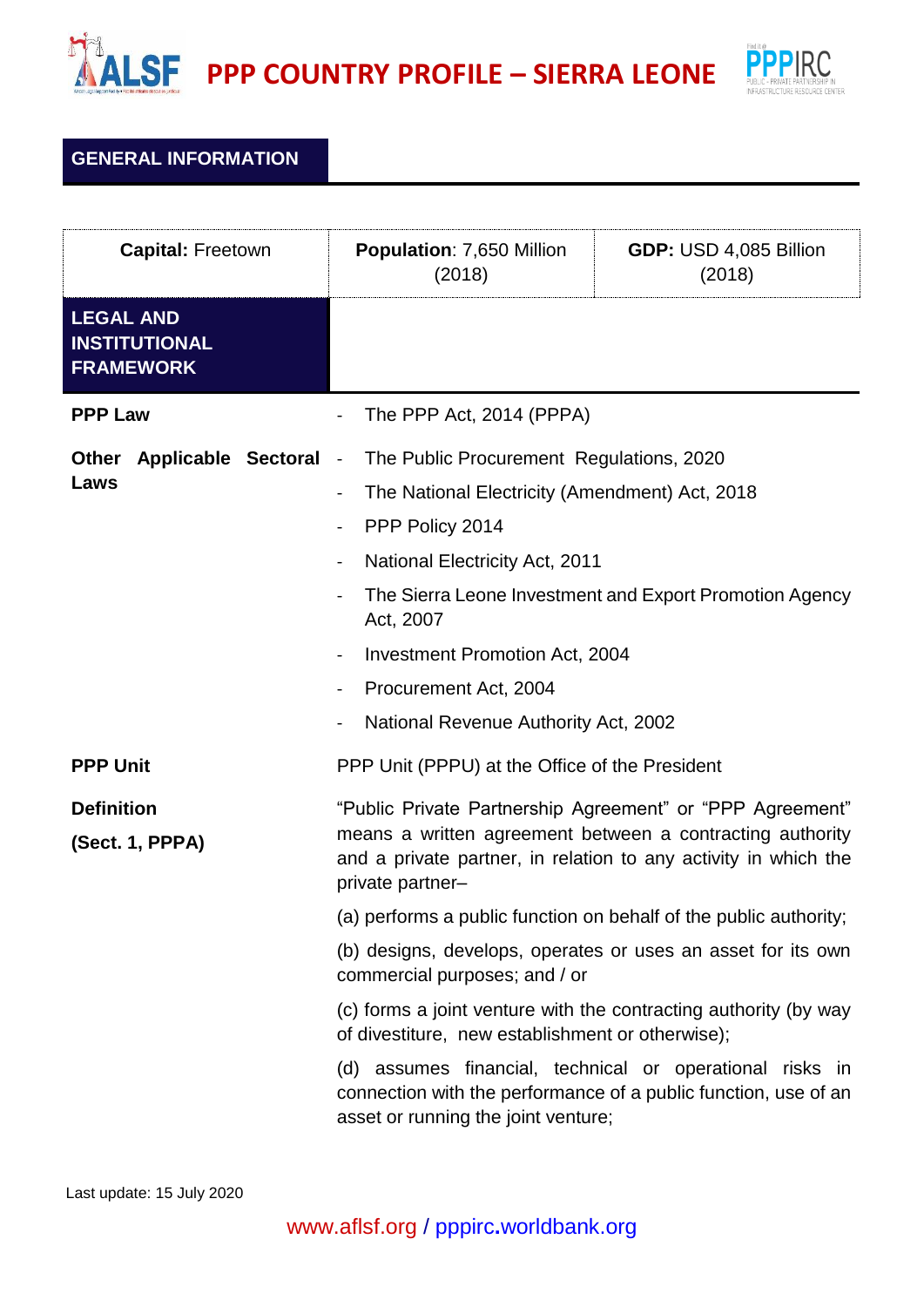|                                                                          | <b>PPP COUNTRY PROFILE - SIERRA LEONE</b>                                                                                                                                                              |  |
|--------------------------------------------------------------------------|--------------------------------------------------------------------------------------------------------------------------------------------------------------------------------------------------------|--|
|                                                                          | (e) receives consideration for performing a public function,<br>utilising public asset or running the joint venture, by way of:-                                                                       |  |
|                                                                          | (i) a fee from any revenue fund or budgetary fund of the<br>Government;                                                                                                                                |  |
|                                                                          | (ii) user levies collected by the private partner or joint venture<br>from the end users or customers for a service provided by the<br>private partner or the joint venture or otherwise; or           |  |
|                                                                          | (iii) a combination of the consideration paid under sub-<br>paragraphs (i) and (ii).                                                                                                                   |  |
| <b>Procurement Principles</b><br>(Sect. 38(a), PPPA)                     | The PPPA stipulates that "the procurement procedure shall be<br>nondiscriminatory, transparent and cost effective."                                                                                    |  |
| <b>Tendering and contracting</b>                                         | The procurement process involves the following stages:                                                                                                                                                 |  |
| procedures / Choice of the<br>private partnership                        | Requests for expressions of interest and pre-selection<br>$\blacksquare$<br>bidding documents.                                                                                                         |  |
| (Sect. 39, PPPA)                                                         | Publication of expressions of interest                                                                                                                                                                 |  |
|                                                                          | Evaluation of qualifications                                                                                                                                                                           |  |
|                                                                          | Preselection report                                                                                                                                                                                    |  |
|                                                                          | Request for proposals                                                                                                                                                                                  |  |
|                                                                          | Clarifications and revisions of the request for proposals                                                                                                                                              |  |
|                                                                          | Evaluation of proposals                                                                                                                                                                                |  |
|                                                                          | Preparation of the evaluation report<br>$\qquad \qquad \blacksquare$                                                                                                                                   |  |
|                                                                          | Contract finalisation phase                                                                                                                                                                            |  |
| <b>Project Evaluation</b>                                                | The evaluation process involves:                                                                                                                                                                       |  |
| (Sect. 36, PPPA)                                                         | Pre-feasibility study (Section 36.2)                                                                                                                                                                   |  |
|                                                                          | Feasibility Study (Section 36.3)<br>$\qquad \qquad \blacksquare$                                                                                                                                       |  |
|                                                                          | Approval of Project (Section 36.4)                                                                                                                                                                     |  |
| <b>Negotiation and Signature</b><br>of PPP Contracts<br>(Sect. 52, PPPA) | After completing the evaluation report, and after obtaining any<br>necessary approvals required by Section 51(2), the contracting<br>authority, in conjunction with the Unit, shall begin negotiations |  |
|                                                                          | with the preferred bidder, and then submit the proposed<br>negotiated PPP Agreement to the Cabinet for approval,<br>modification or rejection.                                                         |  |